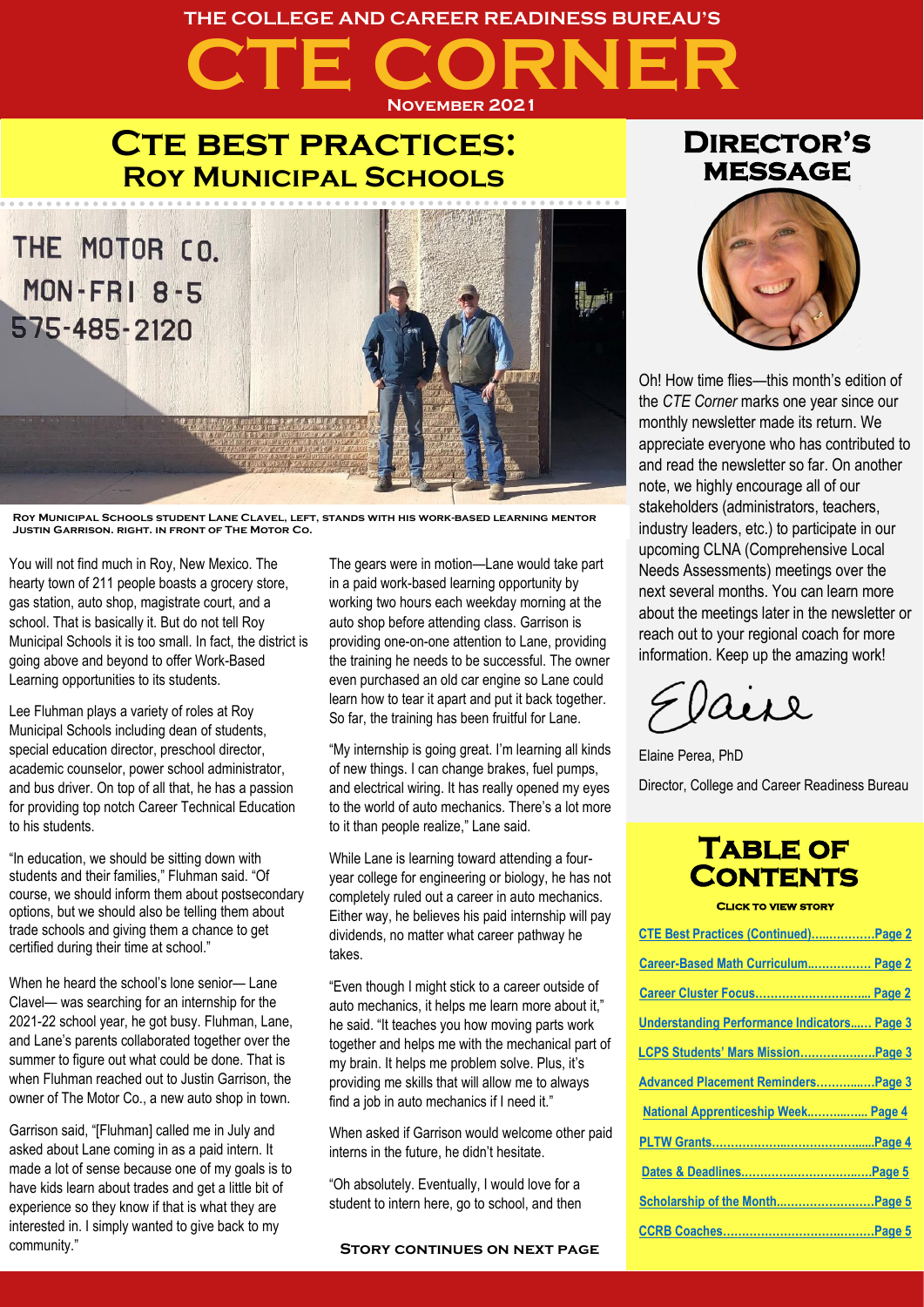

### **"[The Internship] teaches you how moving parts work together and helps me with the mechanical part of my brain. It helps me problem solve."**

### **-Lane Clavel, Roy Municipal Schools Student**

### **Continued from previous page**

<span id="page-1-0"></span>come back to Roy to work for us. The plan is to continue this Work-Based Learning program so someone can work in our community. I can't do this forever by myself," Garrison said.

As for Roy Municipal Schools, Fluhman believes it's important for the district to align its offerings with postsecondary programs. The school works with Clovis Community College and Mesa Lands Community College in Tucumcari when students are ready for dual credit classes. Collaborating with industry for work-based learning opportunities has been the cherry on top.

"My advice is that it doesn't hurt to go out and ask businesses about work-based learning opportunities," Fluhman said. "Of course they could always might say no. But even if they do, there's so many other opportunities with today's technology. Don't be afraid to put yourself out there to help our kids."

# **CLNA Meetings Update**

The College and Career Readiness Bureau is beginning to facilitate virtual regional meetings, in preparation for the formal Comprehensive Local Needs Assessments that are required every two years (as a condition for receiving Perkins CTE funding). Small groups of stakeholders will be discussing program performance over the last two years and ideas for continuous improvement. We anticipate that each region will have an inperson convening (depending on the status of the health orders) before the CTE application process begins, so that all stakeholders have an opportunity to discuss programs and funding priorities. A formal process will be released soon so that regions can request consideration for changing their established economic priorities. Any requested changes must be coordinated with regional workforce boards, as the state's WIOA plans now reflect the regional priorities that were established during the last CLNA process. For questions, please contact your regional coach (info at the end of this newsletter).

<span id="page-1-1"></span>**Career-Focused Math Curriculum Now Available**



Pathways2Careers math courses are complete! This free, career-focused core math content is now available on the P2C platform, giving teachers access in one place to:

- Complete courses in 8<sup>th</sup> Grade Math, Algebra I, and Geometry, with hundreds of lessons (Algebra II is under development, with new lessons added weekly)
- Interactive digital content for your students in their own accounts, with online grading
- Downloadable pdf content (identical to digital lessons) for sharing on your teacher page
- Beginning, Middle and End of Year assessments to measure growth and differentiate instruction
- Complete student and teacher editions
- Searchable table of contents that allows you to look up the exact standard, skill, keyword or career you need to teach
- Textbook crosswalk enables you to reference your existing curriculum and find the aligned P2C lesson to supplement
- Career exploration resources for use in any course or classroom

Bring Pathway2Careers into your classroom by completing ou[r Get Started form.](https://www.careers2communities.com/p2c-implementation/) Free technical assistance and professional learning are also available for groups or individuals. Contac[t John.Gabaldon@state.nm.us](mailto:John.Gabaldon@state.nm.us) or 505-396-1992 for more information.



### <span id="page-1-2"></span>**Career Cluster Focus: Transportation, Distribution & Logistics**

Each month, we are highlighting one of the 16 different career clusters. This month, we focus on Transportation, Distribution & Logistics, an important career cluster that keeps New Mexico's economy, people, and products moving.

- **Most annual average openings:** 
	- o Heavy and Tractor-Trailer Truck Drivers (1,510 jobs)
	- **Automotive Service Technicians** and Mechanics (499 jobs)
	- o Bus and Truck Mechanics & Diesel Engine Specialists (171 jobs)
- **Highest median annual wage jobs:** 
	- o Air Traffic Controllers (\$109,290)
	- o Transportation Storage and Distribution Managers (\$83,570)
	- o Logisticians (\$80,800)
	- **Top jobs for middle education (Associate's degree, Associates certification):** 
		- o Air Traffic Controllers (\$66,730 entry annual wage)
		- **Aircraft Mechanics and Service** Technicians (\$38,460 entry annual wage)
		- **Automotive Service Technicians** and Mechanics (\$23,830 entry annual wage)

You can find more information on core skills, pathways, certifications, and more by reading our Career Cluster Guide Book. You can view the digital version or order FREE physical books your classroom.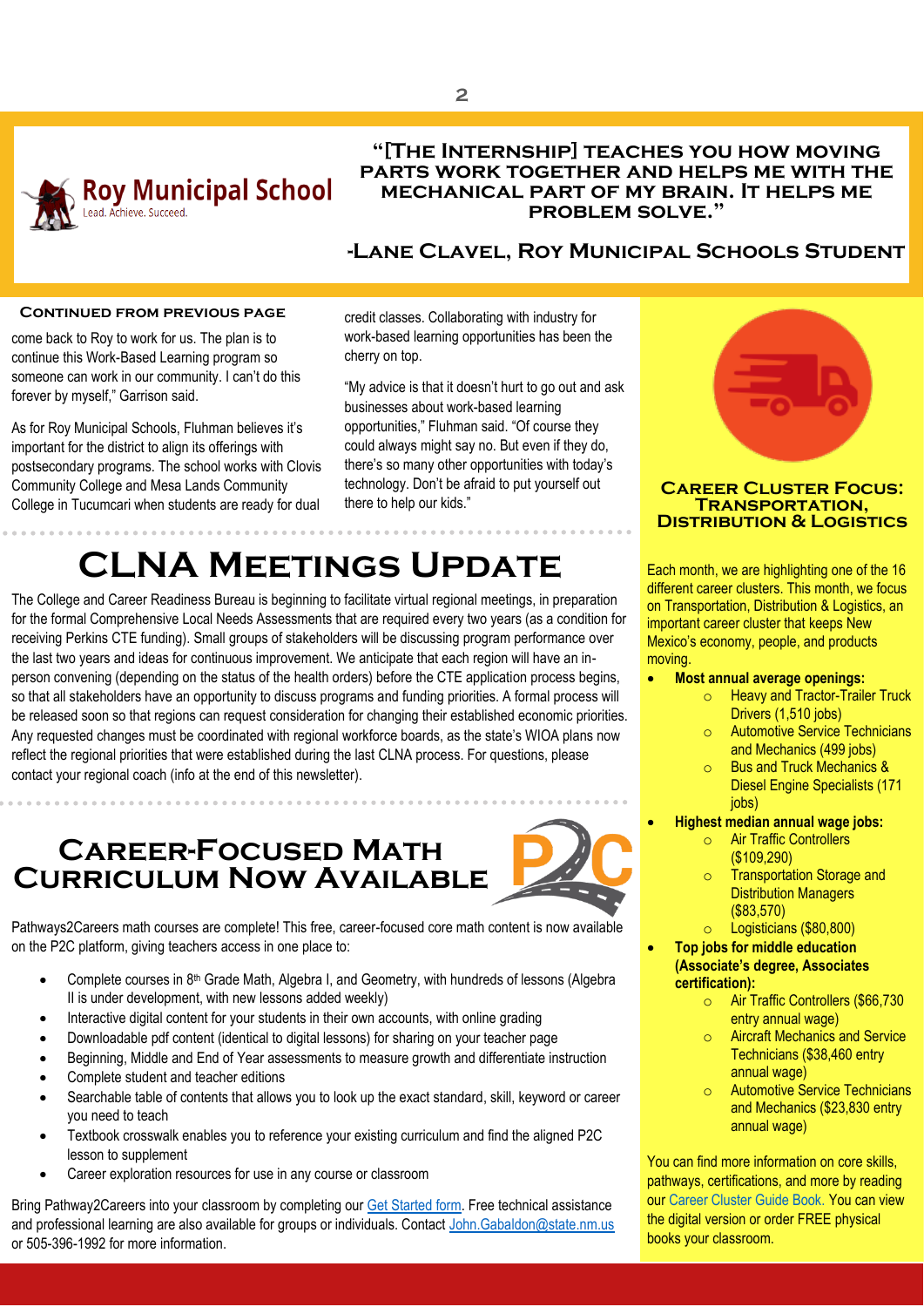

### <span id="page-2-1"></span>**LCPS Students Engage in Mars Mission**

Students from Las Cruces Public Schools are garnering national attention for their out-ofthis-world mission. [According to the Las](https://www.lcsun-news.com/story/news/education/2021/09/15/las-cruces-challenger-center-reopens-students-explore-space-science/8331850002/)  [Cruces Sun News](https://www.lcsun-news.com/story/news/education/2021/09/15/las-cruces-challenger-center-reopens-students-explore-space-science/8331850002/), in September, the district's Challenger Learning Center resumed its faceto-face expeditions after a year and half online due to COVID-19. It allows Sierra Middle School students to sit inside a simulated Challenger spacecraft, participating in the immersive Expedition Mars in the year of 2076. "They don't say science is boring so much anymore," said Luis Torres, a sixthgrade teacher. The unique learning opportunity captured national eyes as it was shown in ACTE's STEM Smart Brief newsletter in October. Way to go, Las Cruces Public Schools!



### **The Value of CTE for Employers**

Are you trying to communicate the importance of CTE to employers in your area? Thanks to Advanced CTE, you can provide them with a quick and easy resource that informs them of how CTE can benefit businesses. For example, the two-page resource points out numerous statistics including:

- 83% of employers, including 90% of respondents of color, agreed that hiring employees with CTE experience would improve their bottom line
- 84% of employers that reported it was "easy" to find qualified applicants had hired a candidate based on CTE experience compared to 67% that found it "difficult" to find qualified applicants

To view the free resource, [visit here.](https://cte.careertech.org/sites/default/files/EmployerResearchReport_KeyMessages.pdf)

## <span id="page-2-0"></span>**Understanding Performance Indicators: 5S1**

ercentages based on data from the last two years submitted by each district or postsecondary. To help<br>you better understand performance indicators, we delve into one indicator each month. For November, Performance indicators are the core indicators of performance set by the U.S. Department of Education, Office of Career, Technical, and Adult Education (OCTAE). The CCRB set Perkins V baseline percentages based on data from the last two years submitted by each district or postsecondary. To help we will cover **5S1: Program Quality (Recognized Credentials)**

> Numerator: Number of CTE Concentrators who graduated in the reporting year and earned a state-recognized CTE credential[. For a complete list of recognized CTE credentials, click here.](https://webnew.ped.state.nm.us/wp-content/uploads/2020/02/Industry-Recognized-Credentials.pdf)

Denominator: Number of CTE concentrators who graduated in the reporting year.

| State 19-20: 17.0%                   | Multiracial: 10.17%                                                      |  |  |
|--------------------------------------|--------------------------------------------------------------------------|--|--|
| Male: 15.54%                         | Individuals with disabilities: 13.83%                                    |  |  |
| Female: 18.76%                       | Individuals from economically disadvantaged families:<br>17.52%          |  |  |
| African American: 17.39%             | Individuals preparing for non-traditional fields: 21%                    |  |  |
| Asian: 9.43%                         | Single parent: 18.52%                                                    |  |  |
| Caucasian: 12.75%                    | English learners: 15.15%                                                 |  |  |
| Hawaiian Pacific Islander:<br>18.18% | Homeless individuals: 13,07%                                             |  |  |
| Hispanic: 19.83%                     | Youth who are in, or have aged out of, the foster care<br>system: 6.67%  |  |  |
| Native American: 10.65%              | Youth with a parent who is active duty member of<br>armed forces: 13.08% |  |  |

## **Thinking About Equity in CTE Programming**

Program Quality Indicators 5S1 through 5S4 are designed to measure the quality of CTE experiences for our CTE concentrators. According to statewide STARS data, only 17% of CTE concentrators who graduated in spring 2020 earned an industry-recognized credential. What does credential attainment look like in your district? How about in your CTE region? Even if these performance rates are higher than the state's rate, are you satisfied with the achievement level for your graduating concentrators? If credentials are an important part of your CTE programming, what are the root causes for low performance on this indicator?

As you can see, we have significant gaps for 5S1 credential attainment in some subpopulations, especially Native American youth and youth in foster care. As a state, what might we do to specifically support these subpopulations in earning CTE credentials?

How is your subpopulation data? As you look at percentages, it is important to also consider the size of the group. In small demographic groups, large swings in percentages will be driven by a small number of students. Therefore, if you have only a few concentrators in your district, the first thing to consider is how to get more concentrators, and if you have only a few concentrators earning credentials, the first thing to consider is how to get more credentials!

Thinking about both the overall performance rate and also the specific data for subpopulations can help as you strive to formulate a plan for continuous improvement. At CCRB, we are thinking about how to get our CTE concentrators more access and success in earning credentials, because we think 17% is much too low!

If you want to know more about performance data, please reach out to your regional coach!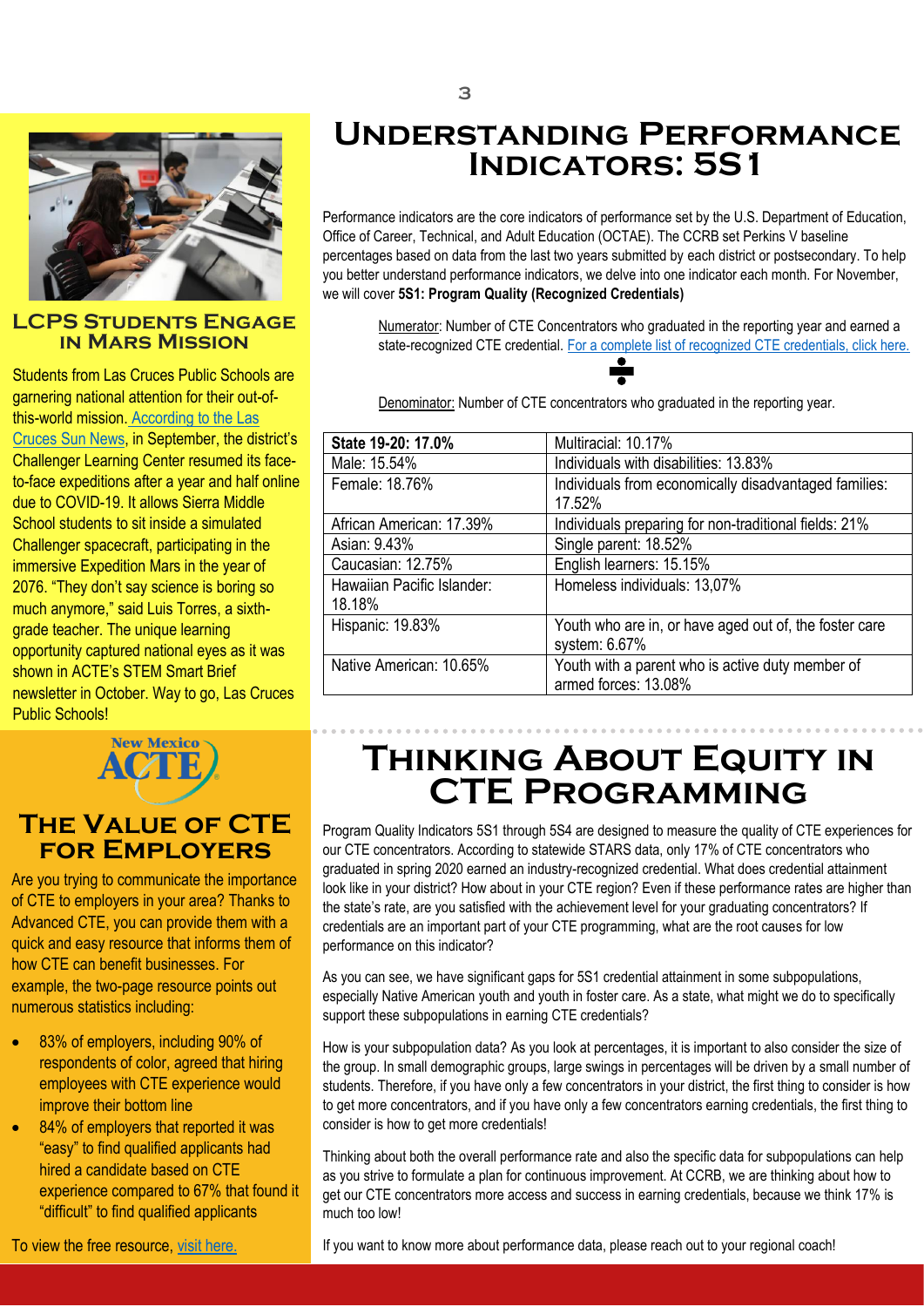# <span id="page-3-0"></span>**Advanced Placement Reminders**

For all Advanced Placement courses underway this fall, the deadline to register for the corresponding AP exam is Monday, November 15 (11:59 p.m. ET). Full price exams are \$96 in 2022; however, students who qualify for federal lunch programs pay just \$3 per exam. Students who change their mind after this date will incur a \$40 penalty per exam, regardless of their fee waiver status. For information about AP Registration and Ordering, contact [Alexandra.Lutz@state.nm.us](mailto:Alexandra.Lutz@state.nm.us) or 505-490-3648.

*Two reasons to choose AP: CTE program of study capstones and improved college readiness*

While many schools choose Dual Credit or work-based learning as capstones for CTE programs of study, Advanced Placement courses are also appropriate. Currently, 25 approved course sequences include AP capstone options, allowing students to become CTE Completers through coursework available right on your campus. Contact your school's CCRB coach for more information about adding an AP course into your CTE program.

AP course and exam taking also improve college readiness. Students who earn a score of 3 or higher on an AP exam (on a 5-point scale) earn guaranteed college credit in New Mexico and at most colleges nationwide. However, even if students score a 1 or 2, they are more likely to earn qualifying scores on subsequent AP exams in the future, enroll in college after high school, and earn better grades in their post-secondary education.

If you'd like to introduce an AP course on your campus next year, professional development and coaching is available free of charge to all New Mexico educators. Online courses make AP accessible to all students (at no cost) when the course is not available at their own school. For more information, contac[t Alexandra.Lutz@state.nm.us](mailto:Alexandra.Lutz@state.nm.us) or 505-490-3648.

## **National Apprenticeship Week**

<span id="page-3-1"></span>National Apprenticeship Week is right around the corner and you can help celebrate. The U.S. Department of Labor set November 15-21 as National Apprenticeship Week. During this time, the department encourages everyone to host an event to recognize, promote and highlight apprenticeship programs. If you would like to know more yourself, we encourage you to check out the [Apprenticeship.gov](https://gcc02.safelinks.protection.outlook.com/?url=https%3A%2F%2Fwww.apprenticeship.gov%2Fnational-apprenticeship-week&data=04%7C01%7CKatrina.Vigil%40state.nm.us%7C1ccad33e60f941a0bd1108d973b137bc%7C04aa6bf4d436426fbfa404b7a70e60ff%7C0%7C0%7C637668027708549290%7CUnknown%7CTWFpbGZsb3d8eyJWIjoiMC4wLjAwMDAiLCJQIjoiV2luMzIiLCJBTiI6Ik1haWwiLCJXVCI6Mn0%3D%7C1000&sdata=GgtlQtk%2FXA9RMqg%2FNY0sfCQ%2FkmUckqCHRS5unvmZy%2B4%3D&reserved=0) webpage, which includes updated resources such as a fact sheet, mailer, and editable flyers. You can also register any events that you might be hosting on the webpage. Organizers also encourage everyone to use #NAW2021 across social media to promote the week. Meanwhile, check these apprenticeship statistics for New Mexico from FY19-20:

| State     | Active      | New         | Completers | Active   | <b>New</b> |
|-----------|-------------|-------------|------------|----------|------------|
|           | Apprentices | Apprentices |            | Programs | Programs   |
| <b>NM</b> | 2,364       | 837         | 233        | 38       | ົດ<br>ᅩ    |

[Also, if you would like a full list of apprenticeships in New Mexico, click here.](https://docs.google.com/document/d/1l4rqTB4I-OUsCEkp71aoGOajv_-IY8Cd/edit?usp=sharing&ouid=102309455475836288619&rtpof=true&sd=true) For any questions regarding apprenticeships, contact CCRB Coach Denise Ojeda a[t Victoria.Ojeda@state.nm.us.](mailto:Victoria.Ojeda@state.nm.us)

# **San Juan Skills Competition**

Gear up for the 2021 San Juan College Skills Competition! The event will provide students with the opportunity to compete within one of the best auto training facilities in the country. It includes all eight ASE areas for either hands-on skill, written knowledge, or both. There also may be stations for service manual knowledge, tool identification, and component identification. The event takes place at the Automotive Shop at San Juan College in Farmington on Friday, November 19 from 9:00 a.m.-3:00 p.m. Space is limited so reservations will be taken on a first come first served basis. Please RSVP by November 1, 2021 at 505-566-3280 o[r hyderp@sanjuancollege.edu.](mailto:hyderp@sanjuancollege.edu)

### **Join the Climate Innovation Challenge**

If you're looking for a unique STEM project for your students, look no further than the Climate Innovation Challenge! The competition challenges students to design unique strategies about how we can adapt to increasing climate impacts. After the design phase, students then create 2-4 minute films or videos to creatively showcase their designs. The challenge offers virtual classroom support throughout the school year to help teachers implement the program. Students will have an opportunity to earn scholarships and cash prizes. The program is 100% free. [To sign up, click here.](https://gcc02.safelinks.protection.outlook.com/?url=http%3A%2F%2Fclimateinnovationchallenge.org%2F&data=04%7C01%7Celaine.perea%40state.nm.us%7Cd68e08858c97430cc2cf08d9934f9d1d%7C04aa6bf4d436426fbfa404b7a70e60ff%7C0%7C0%7C637702793508790123%7CUnknown%7CTWFpbGZsb3d8eyJWIjoiMC4wLjAwMDAiLCJQIjoiV2luMzIiLCJBTiI6Ik1haWwiLCJXVCI6Mn0%3D%7C2000&sdata=rcEvgadlw6cQrhnX3qf8CPIi%2FFF%2BbJTM5zpHojLKRQA%3D&reserved=0) If you have questions or would like to learn more, contact Phil Lucero at [phil@cavu.org.](mailto:phil@cavu.org)

## <span id="page-3-2"></span>**PLTW Grants Available**

Project Lead the Way (PLTW) is offering a number of grants to help schools implement STEM including:

- PLTW Gateway (6-8<sup>th</sup> grades) \$9,100 to cover the following:
	- $\circ$  2021-22 and 2022-23 participation fees
	- o Up to 6 online PLTW gateway core training registration fees
- PLTW Biomedical Science (9-12<sup>th</sup> grades) -\$14,000 to cover the following:
	- $\circ$  2022-23 and 2023-24 participation fees
	- o Up to 4 online PLTW biomedical science core training registration fees
- PLTW Computer Science (9-12<sup>th</sup> grades) -\$14,00 to cover the following:
	- $\circ$  2022-23 and 2023-24 participation fees
	- o Up to 4 online PLTW computer science core training registration fees
- PLTW Engineering (9-12<sup>th</sup> grades) \$16,000 to cover the following:
	- $\circ$  2022-23 and 2023-24 participation fees
	- o Up to 4 online PLTW engineering core training registration fees

This is a rolling grant opportunity and awards will be made twice monthly[. To learn more about the grants](https://www.pltw.org/experience-pltw/available-pltw-grants)  [or to start an application, click here.](https://www.pltw.org/experience-pltw/available-pltw-grants)